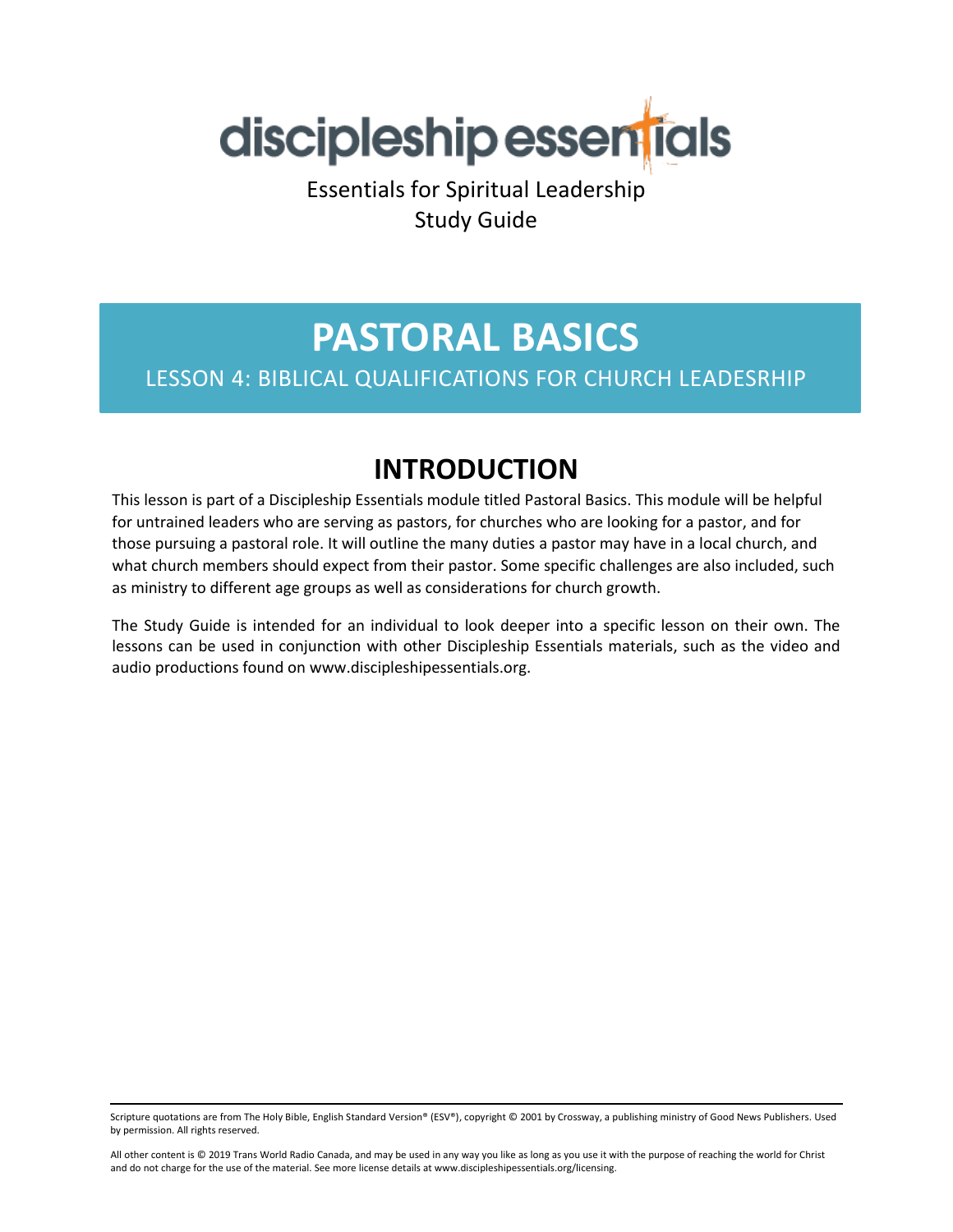## **PASTORAL BASICS LESSON 4: BIBLICAL QUALIFICATIONS FOR CHURCH LEADERSHIP**

#### **WHAT IS IT ABOUT?**

The Bible tells us who should be appointed to leadership roles within the church (pastors, elders and others). This lesson outlines the qualifications for such positions.

Churches of different denominations or regional affiliations set up their church governance in diverse ways. According to the New Testament, there is a variety of titles used for church leaders and a number of structures for organizing them. However, there are several guiding principles for the selection of these leaders which we will discuss in this lesson. Regardless of the process selected by a church, it is important to recognize that spiritual leaders should be held to high standards, and that we should all aspire to be worthy of leadership.

**JUST SO YOU KNOW…**

### **GETTING STARTED**

**1.** What qualities make an ideal pastor in your opinion? What qualities would be detrimental for pastoral leadership?

**2.**

What are the benefits of having specific leaders named within the church? What difficulties arise when specific people are identified as leaders and others are not?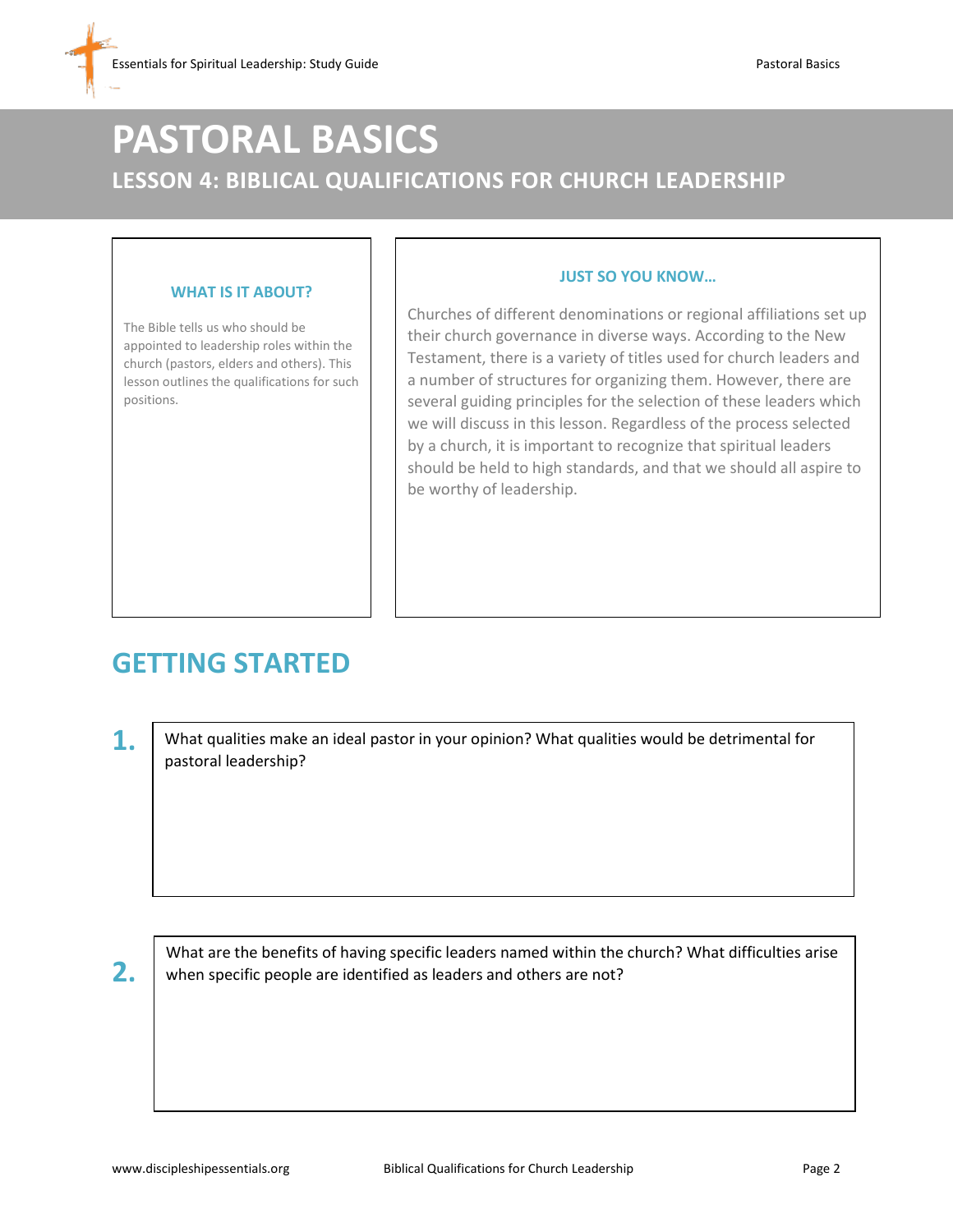## **STUDY**

- **SPIRITUAL LEADERSHIP IN THE CHRISTIAN CHURCH:** Churches are made up of ordinary Christians going through a process of extraordinary transformation! The Church has been given the truths of God to defend and pass down to the next generation.
	- $\triangleright$  A church can be any number of believers meeting together for the purposes of proclaiming truth, worshiping together, growing in holiness, and serving in love. This assembly, in order to accomplish its mission, will benefit from leaders who keep people focused on the vision and mission of the church.
	- $\triangleright$  Church leadership can consist of one pastor, multiple pastors and staff members, or elders chosen by the church to act as pastors. In addition to these leaders, deacons, overseers, teachers, or small group leaders may be chosen.
	- $\triangleright$  There is much Biblical guidance for choosing leaders and what should be expected of them. When selecting a leader from among the people or from outside the community, care must be taken to seek God's choice to ensure the health of the Church.
- **WHY APPOINT LEADERS AT ALL?** Because we are all equal in God's sight and follow Jesus as our master and King, it may seem strange to appoint people as church leaders. Most Christian churches have some form of church leadership, and there are some very good reasons why:
	- **Leaders help in orderly worship:** If a congregation wishes to have someone prepare a sermon, lead worship, or lead in public prayer, those leaders need to be designated and recognized. What does 1 Corinthians 14:26-40 say about orderliness in worship? How can designated leaders help to achieve this?

 **Some leadership gifts require public recognition:** There are many gifts used in the church that are unseen, and without recognition. Preaching or other positions of leadership should be acknowledged publically with a title or designation. How was the Apostle Paul recognized in his leadership? Read 2 Timothy 1:11. How does appointing leaders allow them to use their gifts better?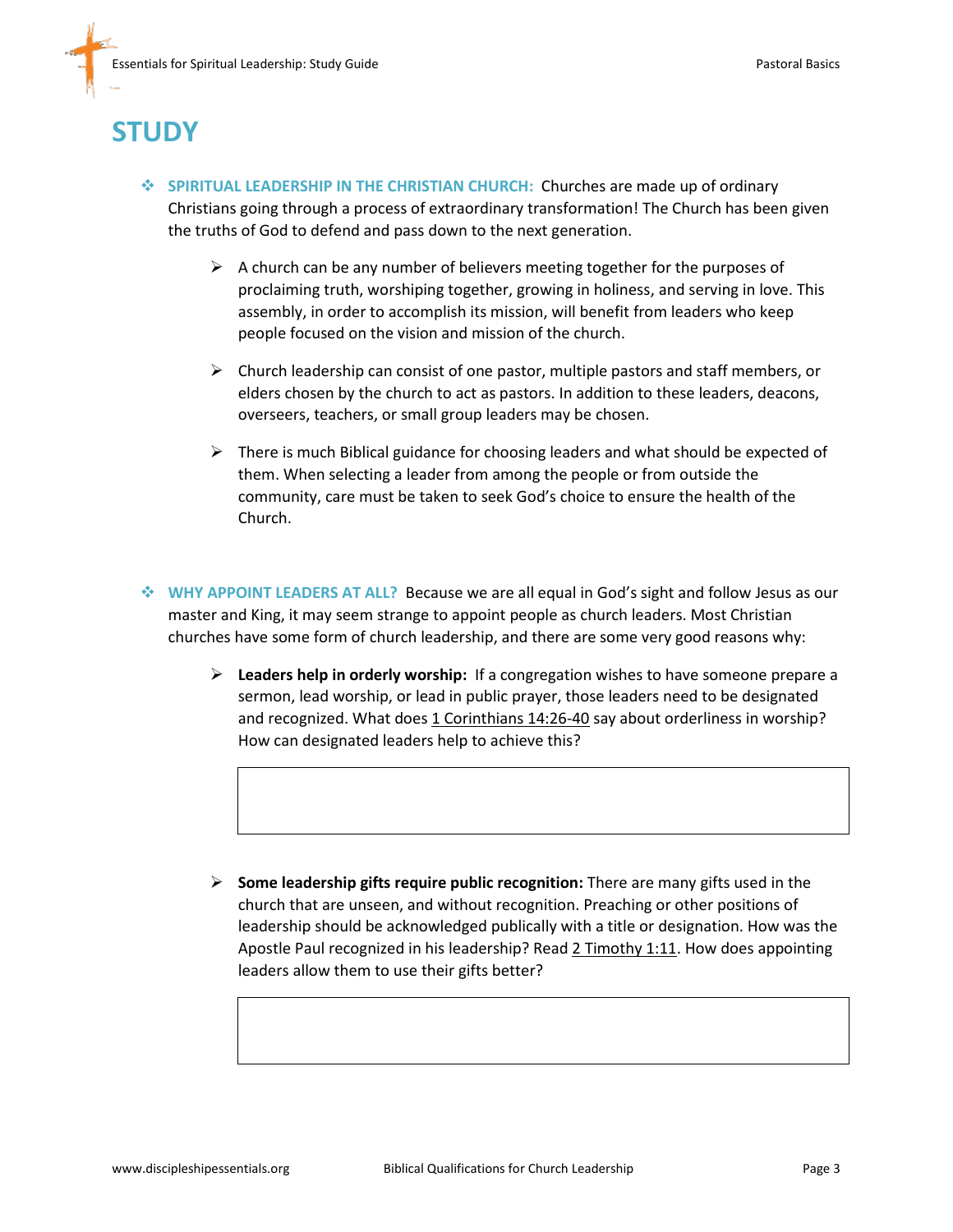- **Leaders provide good examples to follow:** We all need to follow good examples and to submit to our spiritual leaders. When a church appoints leaders, the church community is enriched. What does God's Word say about how we should respond to leaders? Read Hebrews 13:7, 17. How can designation of leadership help us to know who to follow?
- **CHURCH GOVERNMENT:** Churches today have many different forms of government, or leadership hierarchy. The Roman Catholic and Orthodox churches have a world-wide governing body, while some protestant churches have regional authorities. Many have no governing authority but affiliate with one another through denominations. The exact nature of church government is a peripheral doctrine – that is, church government is not a requirement for salvation. And it is a matter on which Christians may disagree.
	- $\triangleright$  The New Testament gives guidance on church leadership which can be applied to churches today.
	- $\triangleright$  Read the following verses, and then answer the questions below.

Colossians 1:18, Ephesians 4:11, Titus 1:5, Acts 14:23, 1 Timothy 5:17, 1 Peter 5:1-2

- $\triangleright$  Who has the highest place of authority within a church?
- $\triangleright$  Who was appointed, and to what positions?
- $\triangleright$  How many were appointed to these positions?
- $\triangleright$  In what ways is this leadership model good for the Church?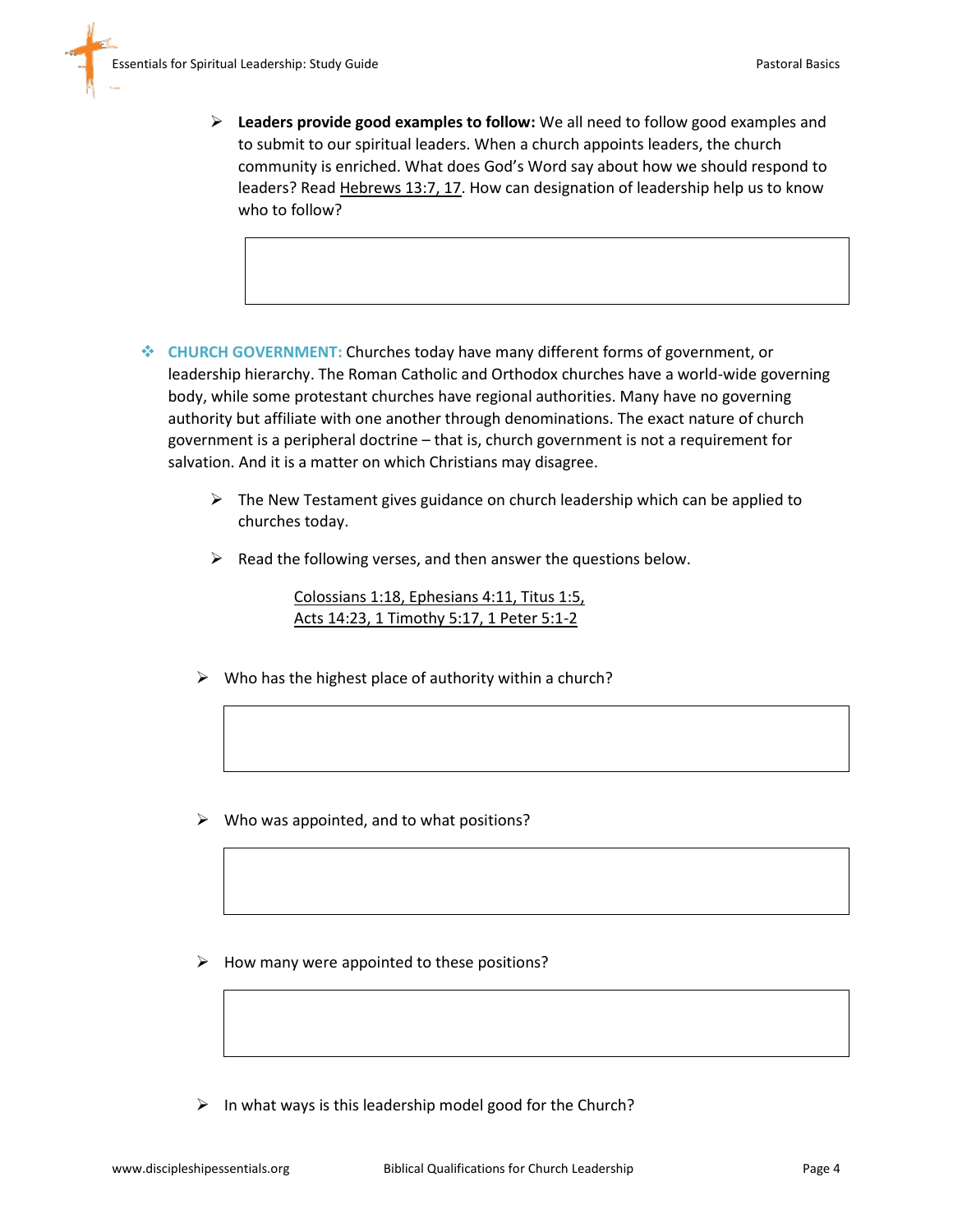

- o **Many Names:** The New Testament uses various names for appointed church leaders, usually elders or overseers. They are all equal in position and are interchangeable designations, though they may differ in their various gifts and roles.
	- *Elders* are older, wiser men and experienced in the faith.
	- *Overseers* are supervisors or administrators.
	- *Pastors* are those who shepherd and care for the people.
	- *Stewards* are those who protect the shared resources of the church.
- o **Elders and Pastors:** The role of pastor receives little mention in the Bible, but it is a more common practice among churches today to appoint a single pastor or sometimes several pastors. The historical Biblical pattern is that a group of elders govern the church according to their gifts. Of the elders, one may be appointed a pastor or teacher. Our modern day practice of appointing or hiring a pastor to oversee and lead the people does not conflict with the Biblical model because the pastor is accountable to the elders, and they serve alongside one another according to their gifts.
- o **Responsibility of Elders:** There is no authority without responsibility, and elders are specifically responsible for many things. Read the verses below and make note of what the elders are doing in these verses.

| <b>Verses</b>    | <b>Responsibility of Elders</b> |
|------------------|---------------------------------|
| 1 Peter 5:2      |                                 |
| 1 Peter 5:3      |                                 |
| James 5:14       |                                 |
| 1 Timothy 5:17   |                                 |
| Acts 15:2, 22-29 |                                 |
| Acts 15:6, 16:4  |                                 |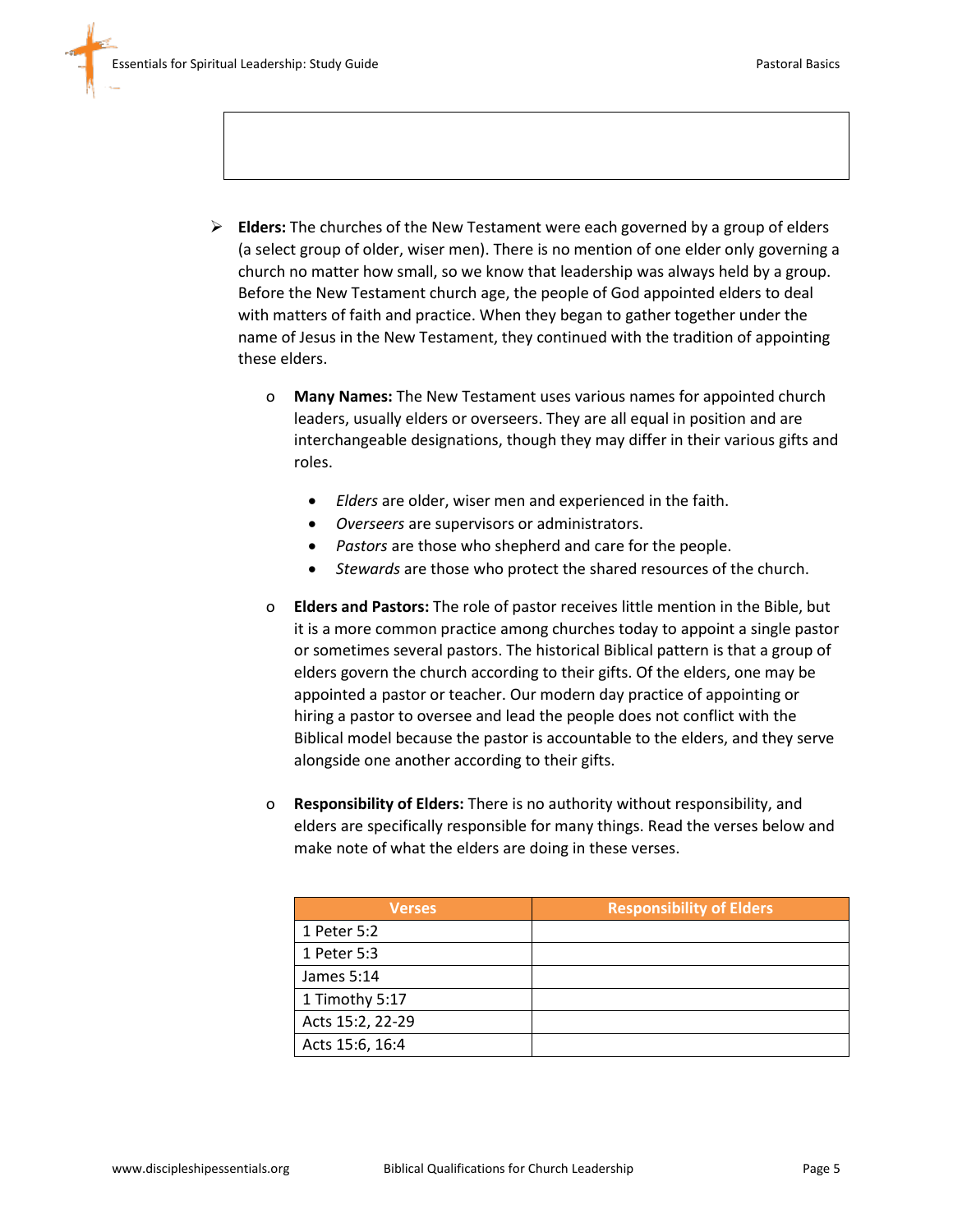- **Deacons:** A second level of leadership in the church is the role of deacon. The qualifications required for deacons are like those of elders, but without the suggestion of being older and more mature. The role of a deacon in the church is more practical in nature, as it includes ministering to the functional and physical needs of the people. They hold a recognized office in order to serve the church; they are servants with honour, but distinct from elders (Philippians 1:1).
- **Other Roles within a Church:** Modern churches may have different roles in the church and hire, appoint or otherwise recognize individuals who serve as administrators, worship leaders, teaching pastors, administrative pastors, missionaries, evangelists, children's ministry or youth workers, counselors, or any number of other roles. While these roles are not specifically mentioned in the Bible, they function in ministries that require specialized skills. Some may even be designated as elders or deacons.
- **QUALIFICATIONS FOR LEADERSHIP:** Those appointed to a position of leadership within a church should meet all the qualifications set out in Scripture. These are not easy to fulfill, but it is the responsibility of the people to select and recognize only those who are worthy of the title. Read the passages below, and list every qualification mentioned.

| <b>Qualifications for Elders and Deacons</b> |                     |                  |  |
|----------------------------------------------|---------------------|------------------|--|
| 1 Timothy 3:1-7                              | <b>Titus 1: 5-9</b> | 1 Timothy 3:8-13 |  |
|                                              |                     |                  |  |
|                                              |                     |                  |  |
|                                              |                     |                  |  |
|                                              |                     |                  |  |
|                                              |                     |                  |  |
|                                              |                     |                  |  |
|                                              |                     |                  |  |
|                                              |                     |                  |  |
|                                              |                     |                  |  |
|                                              |                     |                  |  |
|                                              |                     |                  |  |
|                                              |                     |                  |  |
|                                              |                     |                  |  |
|                                              |                     |                  |  |
|                                              |                     |                  |  |

 $\triangleright$  What areas of life do the above qualifications cover? Are leaders qualified only on their ability to teach, or on a broader range of factors?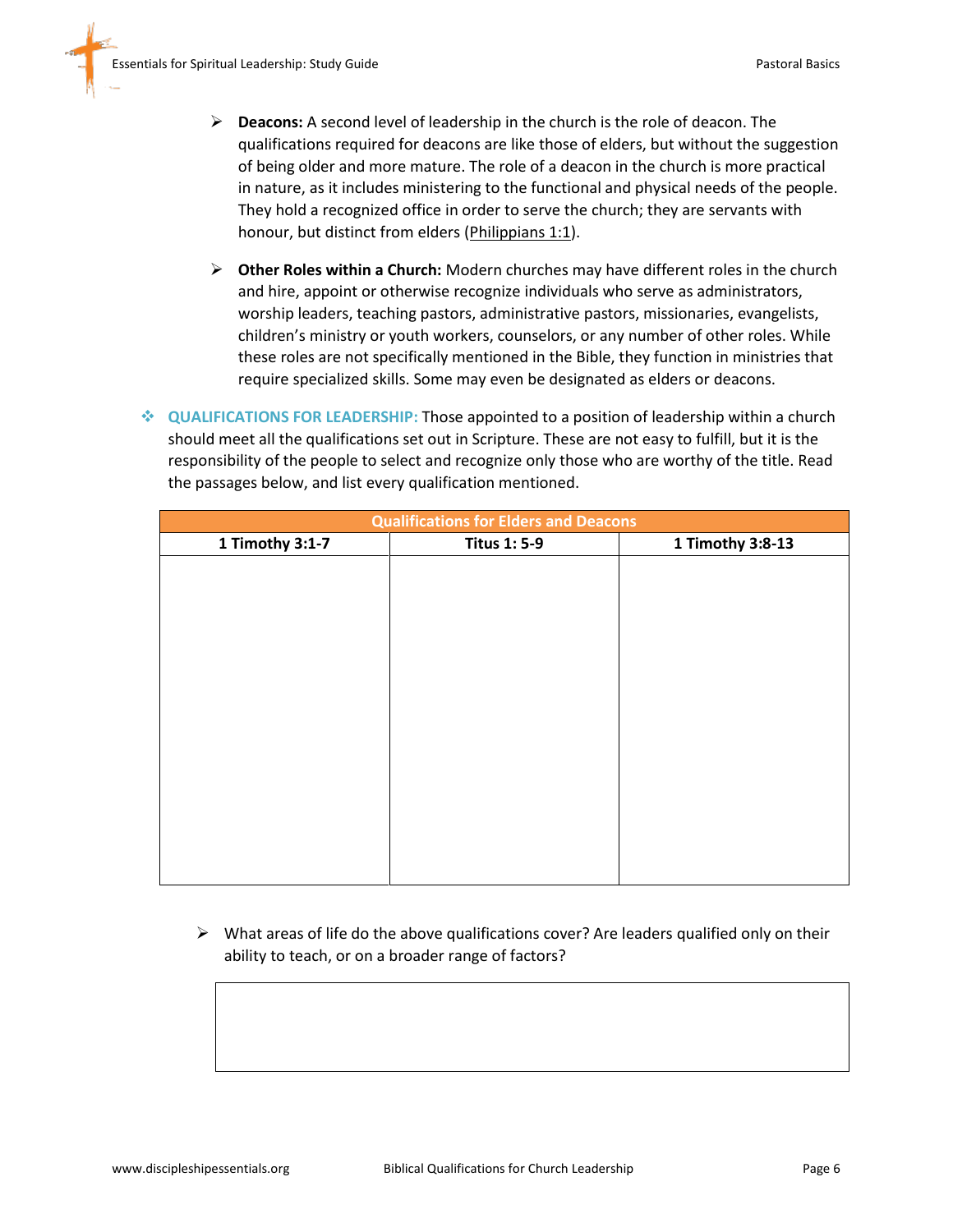$\triangleright$  What does this tell you about the importance God places on our personal conduct? Is our private, inner life as important as our ability to lead well? Why do you think this is so?

- $\triangleright$  These are incredibly high standards for an individual to live up to, but they demonstrate the importance of the Church to God. He does not merely want someone who aspires to have power and control to govern His people. Someone very hungry for attention and power should in fact be considered suspicious as a candidate for leadership!
- $\triangleright$  Even though the qualifications for deacons are similar to those of elders, deacons serve the church in different ways than elders. The word we translate as 'deacon' is also translated as servant, but not overseer. One interesting example is the reference to a woman named Phoebe (Romans 16:1) who in the original Greek is listed as a deaconess (or a female deacon). It is unclear whether women served as deacons, or whether deacons' wives held this particular role.

 **QUESTIONS ABOUT LEADERSHIP IN THE CHURCH:** The previous lists will cause us to ask certain questions about the practical application of these requirements. While the Church varies widely on these issues, we have outlined some of the most common positions below.

- **The Role of Women in Leadership in the Church:** Traditionally, only men have served as elders or pastors within the Church, but now churches differ on this matter.
	- o The Bible indicates that men and women are equal in value to God and to the Church. Women receive the same blessings of salvation and relationship with God without regard to their gender. Women are gifted by God and should be encouraged to serve where their gifts meet needs.
	- o There are those who propose that only men are permitted to be elders (and therefore pastors or senior leaders). They understand verses of the Bible (such as 1 Timothy 2:11-14 and 1 Corinthians 14:33-36) to support this belief, which prohibits women from certain necessary activities. They also hold to the Biblical example of only men in the role of apostle and elder, or men exclusively teaching the Word. These people may allow a woman to function as a deaconess, or have specific leadership over areas such as ministry to children or hospitality.
	- $\circ$  Those who now allow women to hold positions of elder (and therefore pastor or senior leader) point to the Biblical examples of women serving in their churches. Priscilla was well educated, served alongside Paul, and taught Apollos in Ephesus (Acts 18:18-26). Other women held offices such as judge, queen and prophetess. They believe that if God has gifted a woman with the skills necessary to be a pastor or elder, He will bless her in that capacity.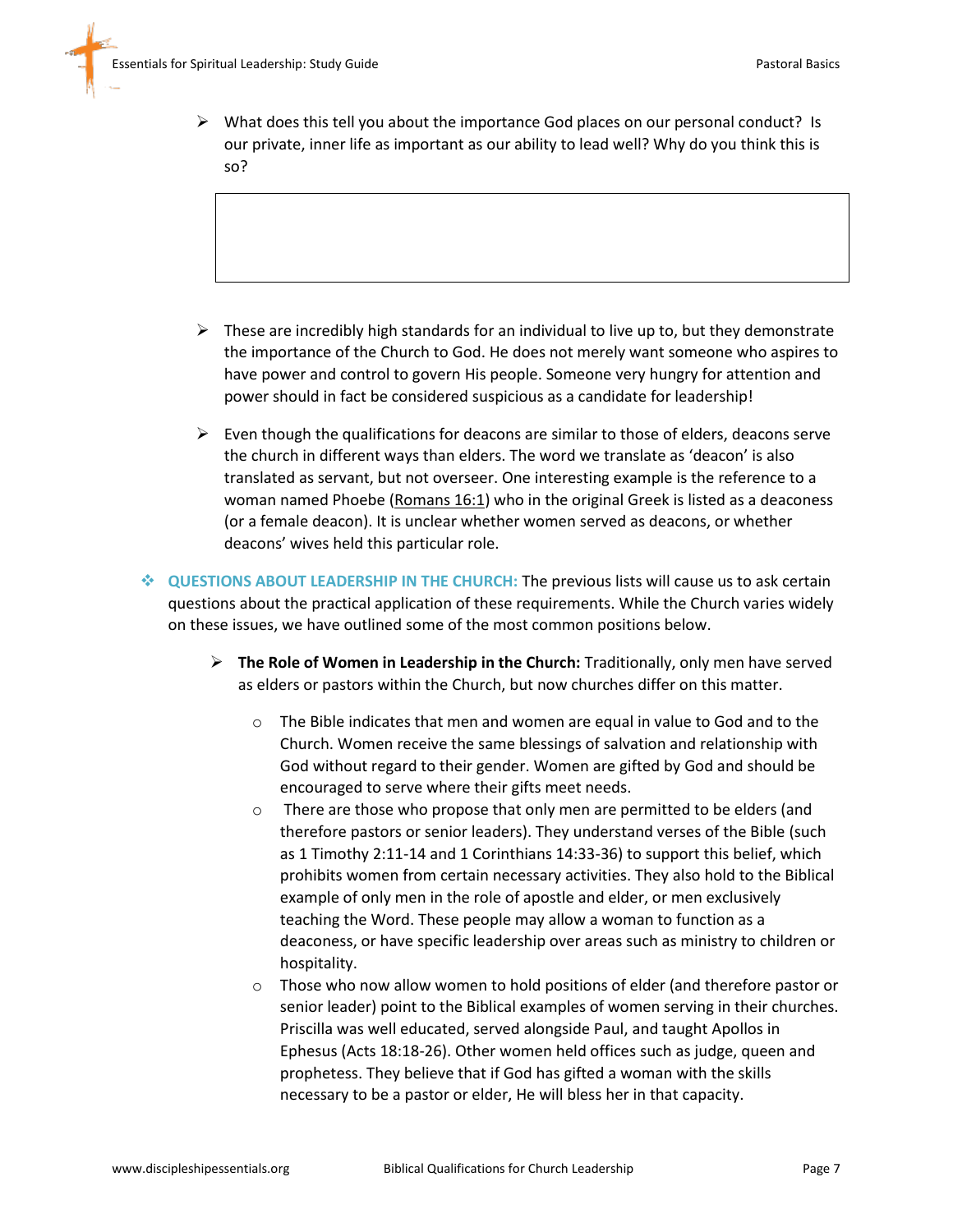- $\circ$  It should be noted that in many places in the world today, a lack of qualified godly men may require women to take positions of leadership within the Church.
- o How do you see the role of women in the church? How would you support your opinion with God's Word?

- **The Issue of Divorced Leaders in the Church:** The description of a church leader requires that they are the 'husband of one wife'  $(1$  Timothy 3:2, 12 and Titus 1:6). These passages are sometimes used in discussion about divorced people serving in the church.
	- o Some Christians believe that because divorce is often the result of sin and is not desirable in God's eyes, a man who has previously been divorced is disqualified from church leadership. They understand the above passages to mean that a divorced man who has been remarried has been the husband of more than one wife.
	- o Many Christians believe that divorce or remarriage because of death does not necessarily disqualify someone from church leadership. They hold that these passages refer to being married to only one woman at a time, and therefore rule out those in polygamous marriages or those who are married but having sexual relations with others at the same time.
	- o Some Christians may allow a divorced person to be a leader in the church if the divorce took place prior to their conversion, or if they were not at fault for the failed marriage. Taking into account a person's entire character is necessary for choosing wisely, but it is wiser to assess how a person is living and following God now, rather than what they were like in their youth.
	- o Would you allow a leader who has been divorced to serve as an elder or pastor? Why or why not?

o **The Issue of Family Life of Church Leaders:** What does family life have to do with Christian leadership? And why is the faith of a child an indication of the leadership skills of the parent? The qualifications for an elder specify that children of the candidate are required to follow in the faith, and be obedient and well-behaved (Titus 1:6). Ability to lead one's family well is a good indicator of their ability to lead a church.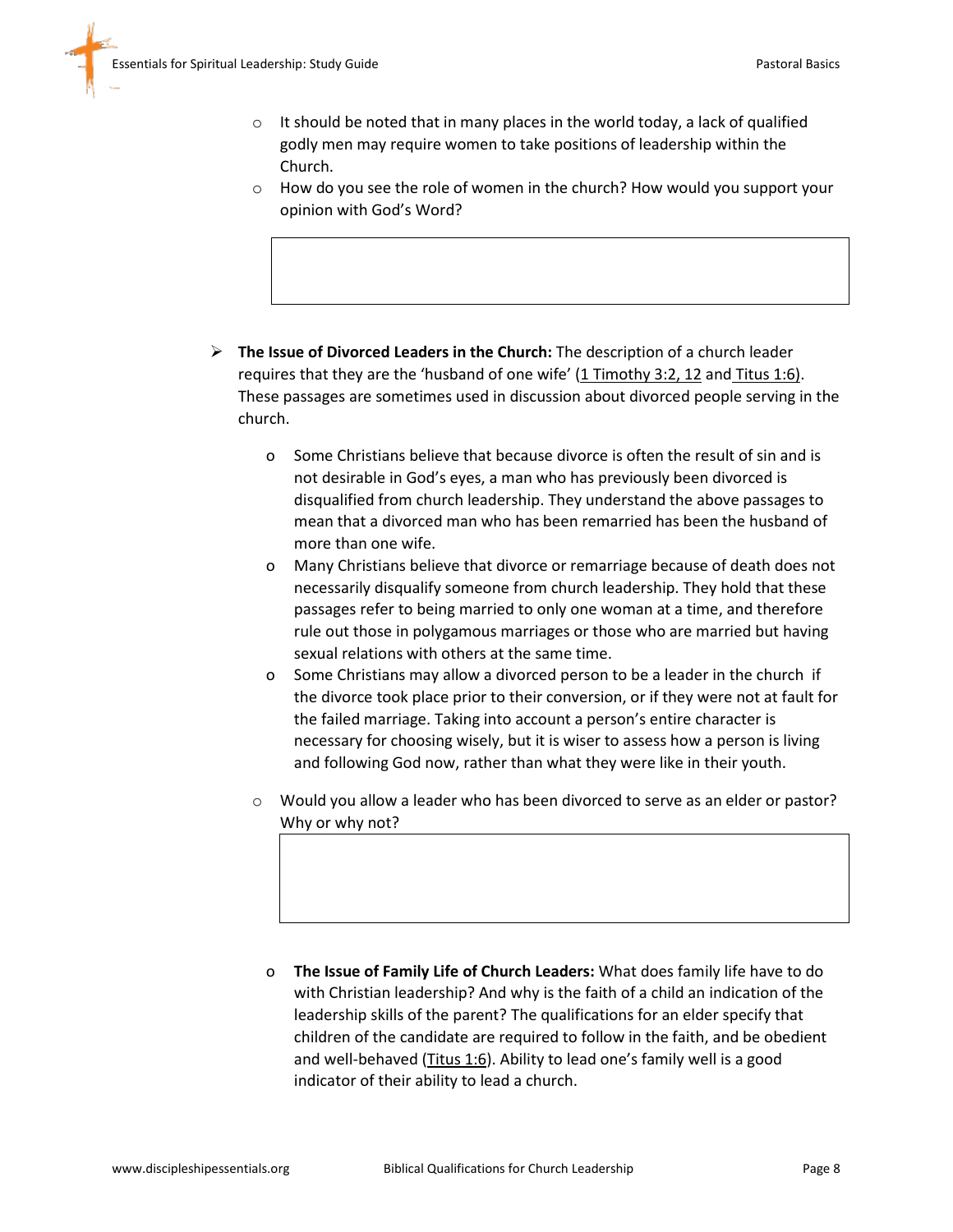- o Some Christians have taken this statement to mean that elders must be married, and must have children who are old enough to make a profession of faith. They may also require an elder to step down from this position if their child renounces Christianity.
- o Many Christians would hold that men who have demonstrated good parenting and management of their household are qualified for eldership, even if their child leaves the faith. They also say that a man who is advanced in years but single and not a father, may also be an elder.
- o Why might faith of the children be an indication of the leadership skill of the parent? Under what circumstances might you allow a man to serve as a pastor if his children did not follow in the faith?
- **CHOOSING AND INSTALLING THE RIGHT PEOPLE:** With all of these qualifications in mind, how can a church select competent elders, pastors, and administrators to serve the people?
	- **Determine what service is needed**: The needs of each individual congregation are different. A church should come together and elect or appoint people who can make these decisions and select leadership.
	- **Pray:** It is the Holy Spirit who sets apart people to be leaders within the Church (Acts 20:28), so the job of the congregation is to discern who God has chosen. This requires prayer and may be accompanied by fasting, waiting and watching.
	- **Appoint those who serve without Recognition:** If a church is functioning well, some people will already be using their gifts of teaching, administration, serving, giving, shepherding, preaching etc. without a formal position. The people who are already serving well and have a good reputation should be the first considered for positions of spiritual leadership.
	- **Observe the character of qualified candidates:** Actions, attitudes and character should be addressed, which is why a candidate should not be appointed until enough time has passed to make a careful, prayerful decision.
	- **Publically appoint key ministry leaders:** Once leaders have been chosen, they should be publically recognized in the church community. There are references in the Bible to elders laying hands on and praying over individuals commissioned for ministry, recognizing the gifts of the Spirit within them (1 Timothy 5:22, 2 Timothy 1:6).